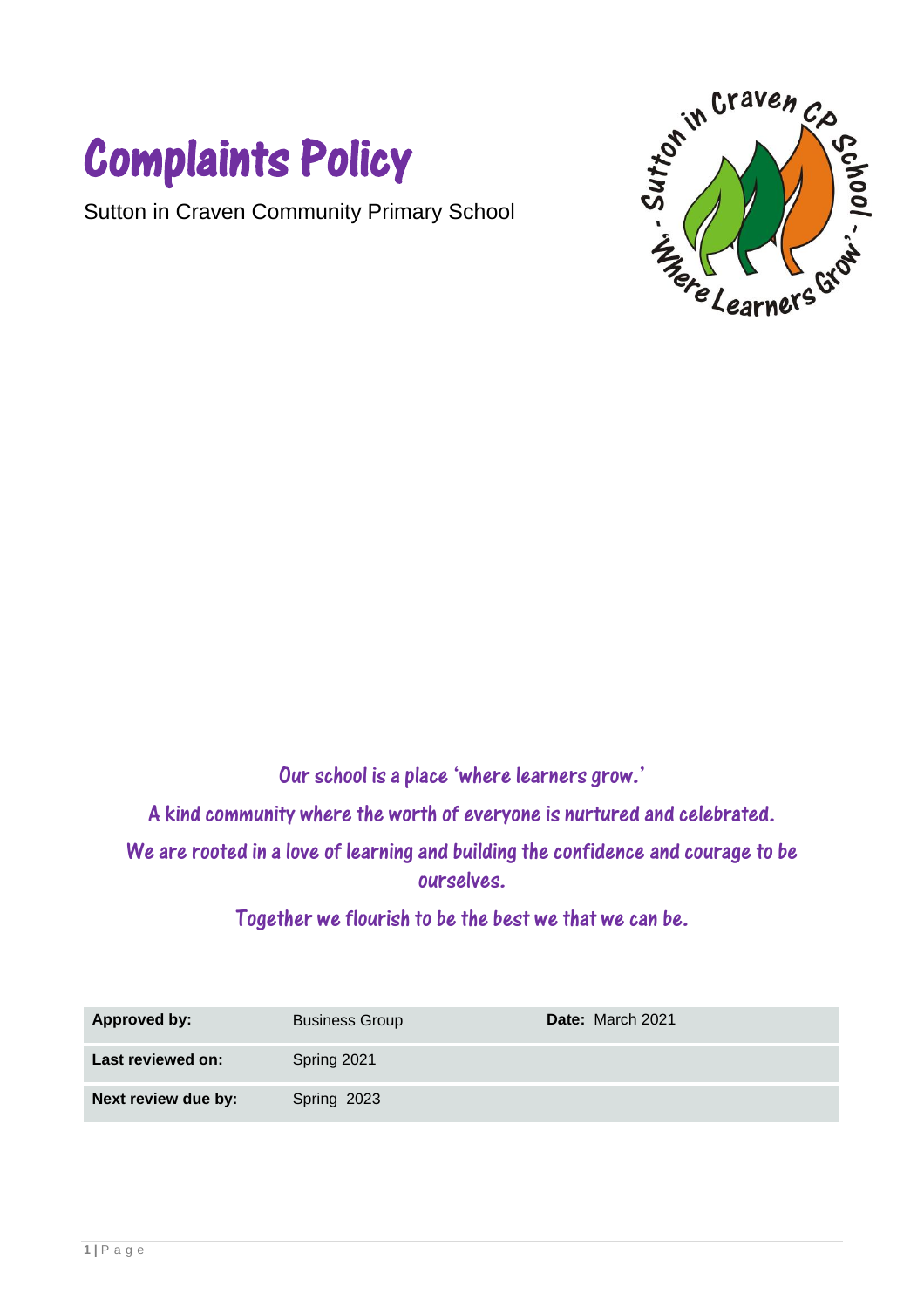# **COMPLAINTS PROCEDURE**

(based on DFE Model Policy January 2019 - in effect from May 2019)

#### **Who can make a complaint?**

This complaints procedure is not limited to parents or carers of children that are registered at the school. Any person, including members of the public, may make a complaint to Sutton in Craven CP School about any provision of facilities or services that we provide. Unless complaints are dealt with under separate statutory procedures (such as appeals relating to exclusions or admissions), we will use this complaints procedure.

# **The difference between a concern and a complaint**

A concern may be defined as '*an expression of worry or doubt over an issue considered to be important for which reassurances are sought'*.

A complaint may be defined as '*an expression of dissatisfaction however made, about actions taken or a lack of action*'.

It is in everyone's interest that concerns and complaints are resolved at the earliest possible stage. Many issues can be resolved informally, without the need to use the formal stages of the complaints procedure. Sutton in Craven CP School takes concerns seriously and will make every effort to resolve the matter as quickly as possible.

If you have difficulty discussing a concern with a particular member of staff, we will respect your views. In these cases, the Headteacher or another senior member of staff, will refer you to another staff member. Similarly, if the member of staff directly involved feels unable to deal with a concern, the Headteacher or another senior member of staff will refer you to another staff member. The member of staff may be more senior but does not have to be. The ability to consider the concern objectively and impartially is more important.

We understand however, that there are occasions when people would like to raise their concerns formally. In this case, Sutton in Craven CP School will attempt to resolve the issue internally, through the stages outlined within this complaints procedure.

#### **How to raise a concern or make a complaint**

A concern or complaint can be made in person, in writing or by telephone. They may also be made by a third party acting on behalf on a complainant, as long as they have appropriate consent to do so.

Concerns should be raised with either the class teacher in the first instance. Should you wish to discuss your concerns further you should contact the school office to make an appointment with the Headteacher or another senior member of staff. If the issue remains unresolved, the next step is to make a formal complaint.

Complainants should not approach individual governors to raise concerns or complaints. They have no power to act on an individual basis and it may also prevent them from considering complaints at Stage 2 of the procedure.

Complaints against school staff (except the Headteacher) should be made in the first instance, to Mrs Beetles, the Headteacher,) via the school office*.* Please mark them as Private and Confidential.

Complaints that involve or are about the Headteacher should be addressed to Mr M Sugden (the Chair of Governors), via the school office. Please mark them as Private and Confidential.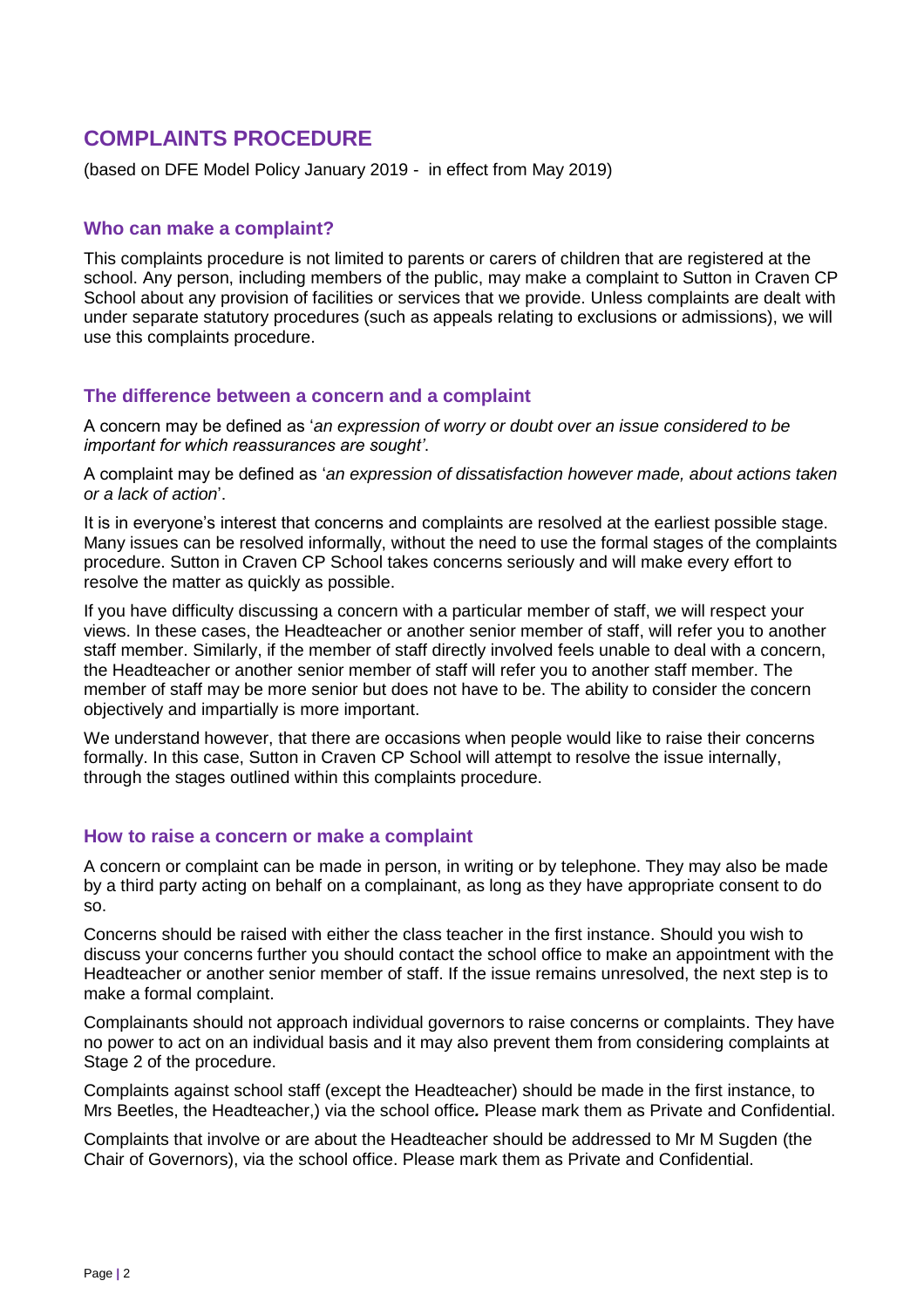Complaints about the Chair of Governors, any individual governor or the whole governing body should be addressed to Mr C Davey (the Clerk to the Governing Body) via the school office. Please mark them as Private and Confidential.

**For ease of use, a template complaint form is included at the end of this procedure**. If you require help in completing the form, please contact the school office. You can also ask third party organisations like the Citizens Advice to help you.

In accordance with equality law, we will consider making reasonable adjustments if required, to enable complainants to access and complete this complaints procedure. For instance, providing information in alternative formats, assisting complainants in raising a formal complaint or holding meetings in accessible locations.

#### **Anonymous complaints**

We will not normally investigate anonymous complaints. However, the Headteacher or Chair of Governors, if appropriate, will determine whether the complaint warrants an investigation.

#### **Time scales**

You must raise the complaint within three months of the incident or, where a series of associated incidents have occurred, within three months of the last of these incidents. We will consider complaints made outside of this time frame if exceptional circumstances apply.

#### **Complaints received outside of term time**

We will consider complaints made outside of term time to have been received on the first school day after the holiday period.

# **Scope of this Complaints Procedure**

This procedure covers all complaints about any provision of community facilities or services by Sutton in Craven CP School other than complaints that are dealt with under other statutory procedures, including those listed below.

| <b>Exceptions</b> |                                                                                       | Who to contact                                                                                                                                                                                          |
|-------------------|---------------------------------------------------------------------------------------|---------------------------------------------------------------------------------------------------------------------------------------------------------------------------------------------------------|
|                   | Admissions to schools<br>Statutory assessments of<br><b>Special Educational Needs</b> | Concerns about admissions, statutory assessments of<br>Special Educational Needs, or school re-organisation<br>proposals should be raised with North Yorkshire County<br>Council                        |
|                   | School re-organisation<br>proposals                                                   |                                                                                                                                                                                                         |
|                   | Matters likely to require a<br><b>Child Protection</b><br>Investigation               | Complaints about child protection matters are handled<br>under our child protection and safeguarding policy and in<br>accordance with relevant statutory guidance.                                      |
|                   |                                                                                       | If you have serious concerns, you may wish to contact<br>the local authority designated officer (LADO) who has<br>local responsibility for safeguarding or the Multi-Agency<br>Safeguarding Hub (MASH). |
|                   | Exclusion of children from<br>school*                                                 | Further information about raising concerns about<br>exclusion can be found at: www.gov.uk/school-discipline-                                                                                            |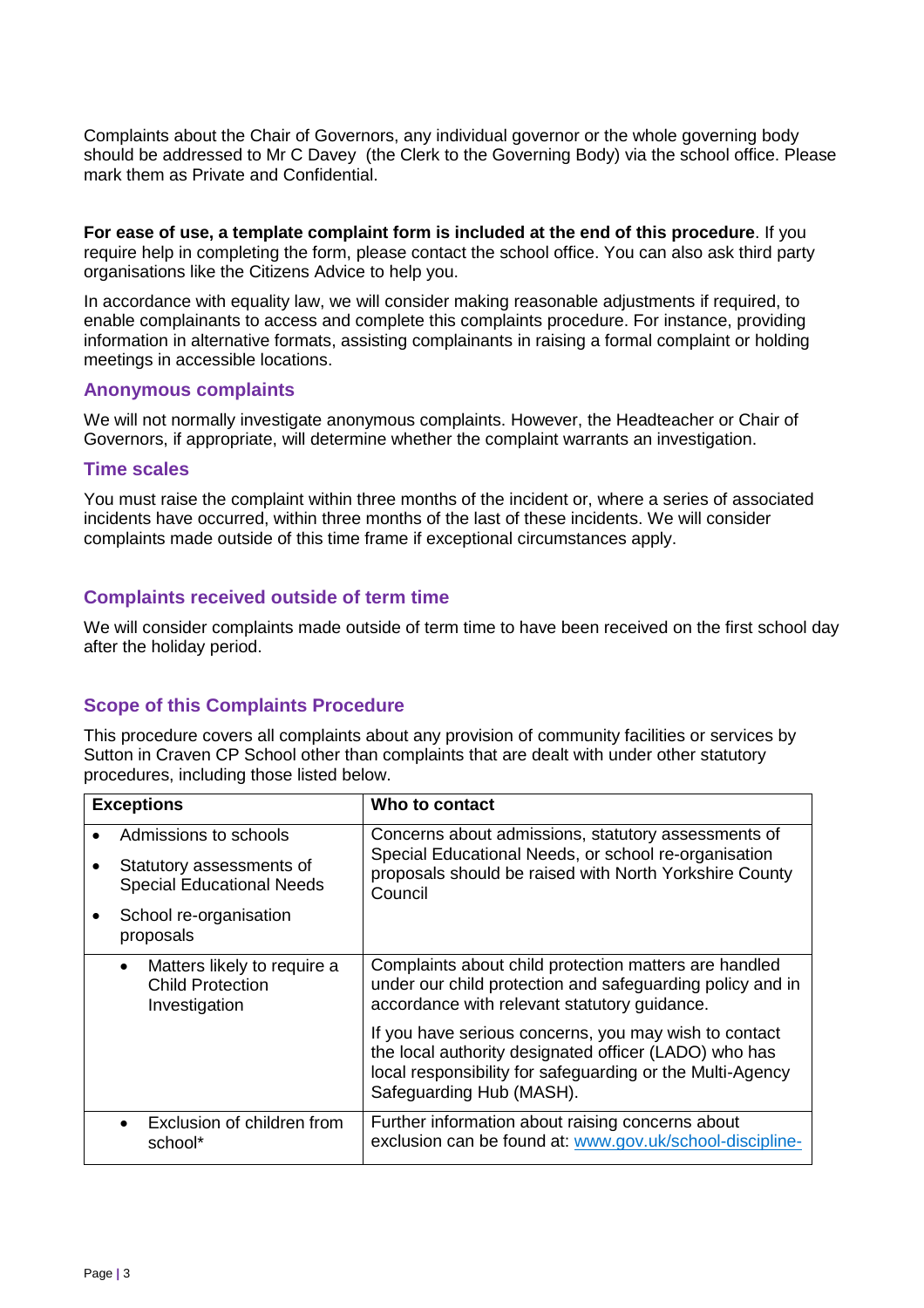|                                                                                                          | exclusions/exclusions.                                                                                                                                                                                                                                                      |
|----------------------------------------------------------------------------------------------------------|-----------------------------------------------------------------------------------------------------------------------------------------------------------------------------------------------------------------------------------------------------------------------------|
|                                                                                                          | *complaints about the application of the behaviour policy<br>can be made through the school's complaints<br>procedure                                                                                                                                                       |
| Whistleblowing                                                                                           | We have an internal whistleblowing procedure for all our<br>employees, including temporary staff and contractors.                                                                                                                                                           |
|                                                                                                          | The Secretary of State for Education is the prescribed<br>person for matters relating to education for<br>whistleblowers in education who do not want to raise<br>matters direct with their employer. Referrals can be<br>made at: www.education.gov.uk/contactus.          |
|                                                                                                          | Volunteer staff who have concerns about our school<br>should complain through the school's complaints<br>procedure. You may also be able to complain direct to<br>the LA or the Department for Education (see link above),<br>depending on the substance of your complaint. |
| Staff grievances                                                                                         | Complaints from staff will be dealt with under the<br>school's internal grievance procedures.                                                                                                                                                                               |
| Staff conduct                                                                                            | Complaints about staff will be dealt with under the<br>school's internal disciplinary procedures, if appropriate.                                                                                                                                                           |
|                                                                                                          | Complainants will not be informed of any disciplinary<br>action taken against a staff member as a result of a<br>complaint. However, the complainant will be notified that<br>the matter is being addressed.                                                                |
| Complaints about services<br>provided by other providers<br>who may use school premises<br>or facilities | Providers should have their own complaints procedure to<br>deal with complaints about service. Please contact them<br>direct.                                                                                                                                               |
| National Curriculum - content                                                                            | Please contact the Department for Education at:<br>www.education.gov.uk/contactus                                                                                                                                                                                           |

If other bodies are investigating aspects of the complaint, for example the police, local authority (LA) safeguarding teams or Tribunals, this may impact on our ability to adhere to the timescales within this procedure or result in the procedure being suspended until those public bodies have completed their investigations.

If a complainant commences legal action against Sutton in Craven CP School in relation to their complaint, we will consider whether to suspend the complaints procedure in relation to their complaint until those legal proceedings have concluded.

# **Resolving complaints**

At each stage in the procedure, Sutton in Craven CP School wants to resolve the complaint. If appropriate, we will acknowledge that the complaint is upheld in whole or in part. In addition, we may offer one or more of the following: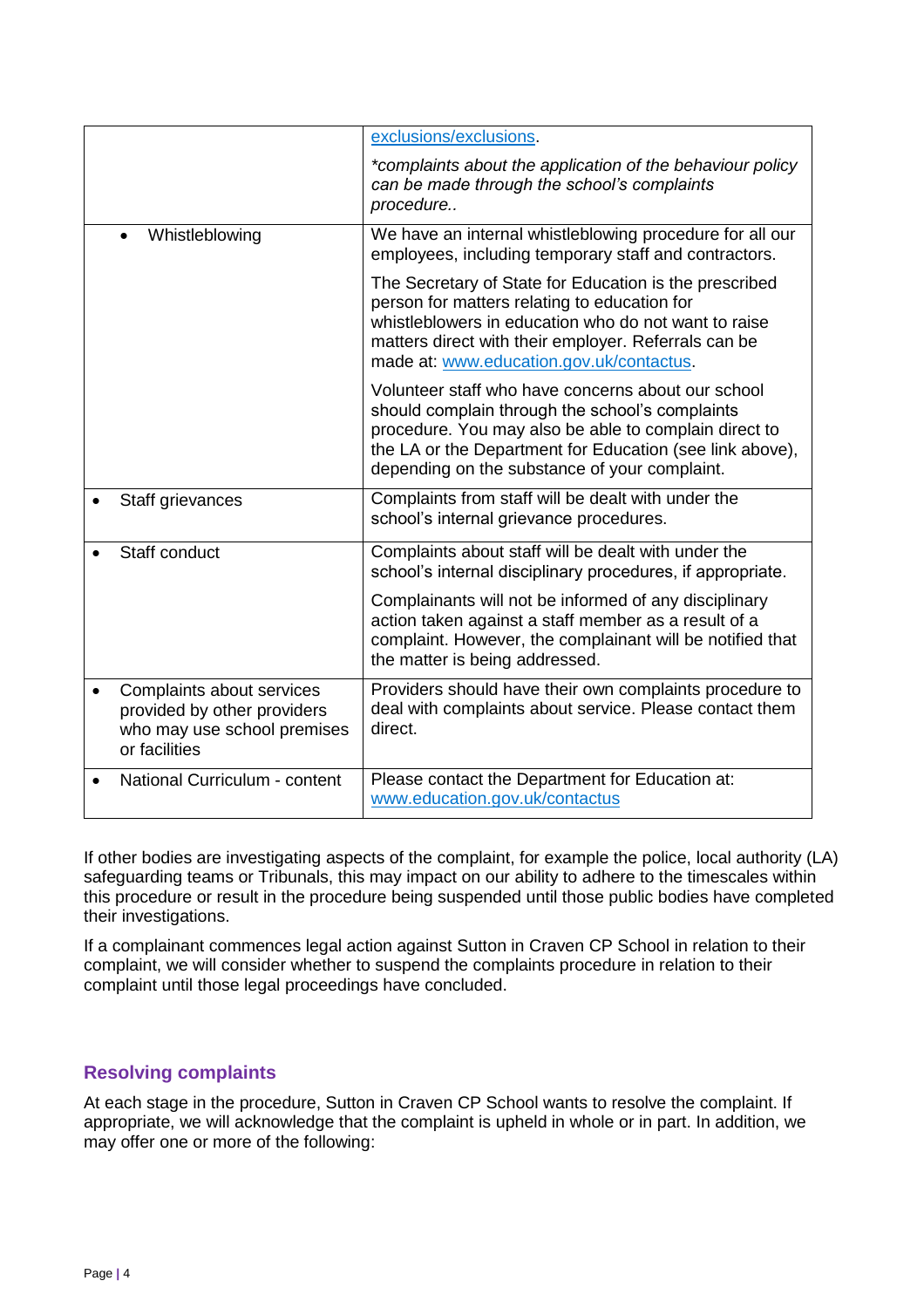- an explanation
- an admission that the situation could have been handled differently or better
- an assurance that we will try to ensure the event complained of will not recur
- an explanation of the steps that have been or will be taken to help ensure that it will not happen again and an indication of the timescales within which any changes will be made
- an undertaking to review school policies in light of the complaint
- an apology.

# Withdrawal of a Complaint

If a complainant wants to withdraw their complaint, we will ask them to confirm this in writing.

#### **Stage 1**

Formal complaints must be made to the Headteacher (unless they are about the Headteacher), via the school office. This may be done in person, in writing (preferably on the Complaint Form at the end of this policy), or by telephone.

The Headteacher will record the date the complaint is received and will acknowledge receipt of the complaint in writing (either by letter or email) within ten school days.

Within this response, the Headteacher will seek to clarify the nature of the complaint, ask what remains unresolved and what outcome the complainant would like to see. The Headteacher can consider whether a face to face meeting is the most appropriate way of doing this.

*Note: The Headteacher may delegate the investigation to another member of the school's senior leadership team but not the decision to be taken.*

During the investigation, the Headteacher (or investigator) will:

- if necessary, interview those involved in the matter and/or those complained of, allowing them to be accompanied if they wish
- keep a written record of any meetings/interviews in relation to their investigation.

At the conclusion of their investigation, the Headteacher will provide a formal written response within twenty school days of the date of receipt of the complaint.

If the Headteacher is unable to meet this deadline, they will provide the complainant with an update and revised response date.

The response will detail any actions taken to investigate the complaint and provide a full explanation of the decision made and the reason(s) for it. Where appropriate, it will include details of actions Sutton in Craven CP School will take to resolve the complaint.

The Headteacher will advise the complainant of how to escalate their complaint should they remain dissatisfied with the outcome of Stage 1.

If the complaint is about the Headteacher, or a member of the governing body (including the Chair or Vice-Chair), a suitably skilled governor will be appointed to complete all the actions at Stage 1.

Complaints about the Headteacher or member of the governing body must be made to the Clerk, via the school office.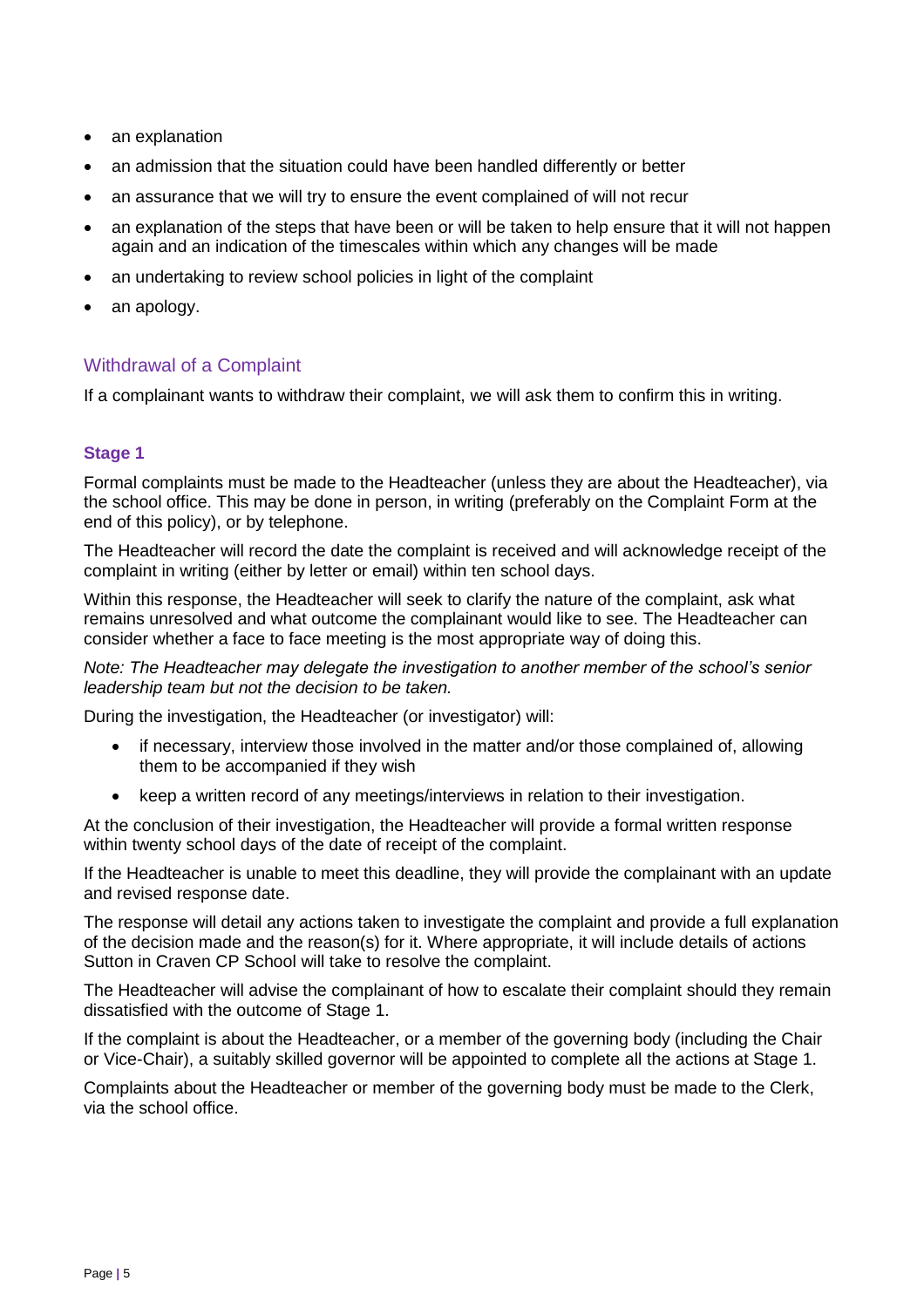If the complaint is:

- jointly about the Chair and Vice Chair or
- the entire governing body or
- the majority of the governing body

**Stage 1** will be considered by an independent investigator appointed by the governing body. At the conclusion of their investigation, the independent investigator will provide a formal written response.

# Stage 2

If the complainant is dissatisfied with the outcome at Stage 1 and wishes to take the matter further, they can escalate the complaint to Stage 2 – a meeting with members of the governing body's complaints committee, which will be formed of the first three, impartial, governors available. This is the final stage of the complaints procedure.

A request to escalate to Stage 2 must be made to the Clerk, via the school office, within five school days of receipt of the Stage 1 response.

The Clerk will record the date the complaint is received and acknowledge receipt of the complaint in writing (either by letter or email) within ten school days.

Requests received outside of this time frame will only be considered if exceptional circumstances apply.

The Clerk will write to the complainant to inform them of the date of the meeting. They will aim to convene a meeting within twenty school days of receipt of the Stage 2 request. If this is not possible, the Clerk will provide an anticipated date and keep the complainant informed.

If the complainant rejects the offer of three proposed dates, without good reason, the Clerk will decide when to hold the meeting. It will then proceed in the complainant's absence on the basis of written submissions from both parties.

The complaints committee will consist of at least three governors with no prior involvement or knowledge of the complaint. Prior to the meeting, they will decide amongst themselves who will act as the Chair of the Complaints Committee. If there are fewer than three governors from Sutton in Craven CP School available, the Clerk will source any additional, independent governors through another local school or through their LA's Governor Services team, in order to make up the committee. Alternatively, an entirely independent committee may be convened to hear the complaint at Stage 2.

The committee will decide whether to deal with the complaint by inviting parties to a meeting or through written representations, but in making their decision they will be sensitive to the complainant's needs.

If the complainant is invited to attend the meeting, they may bring someone along to provide support. This can be a relative or friend. Generally, we do not encourage either party to bring legal representatives to the committee meeting. However, there may be occasions when legal representation is appropriate.

For instance, if a school employee is called as a witness in a complaint meeting, they may wish to be supported by union and/or legal representation.

*Note: Complaints about staff conduct will not generally be handled under this complaints procedure. Complainants will be advised that any staff conduct complaints will be considered under staff disciplinary procedures, if appropriate, but outcomes will not be shared with them.* 

Representatives from the media are not permitted to attend.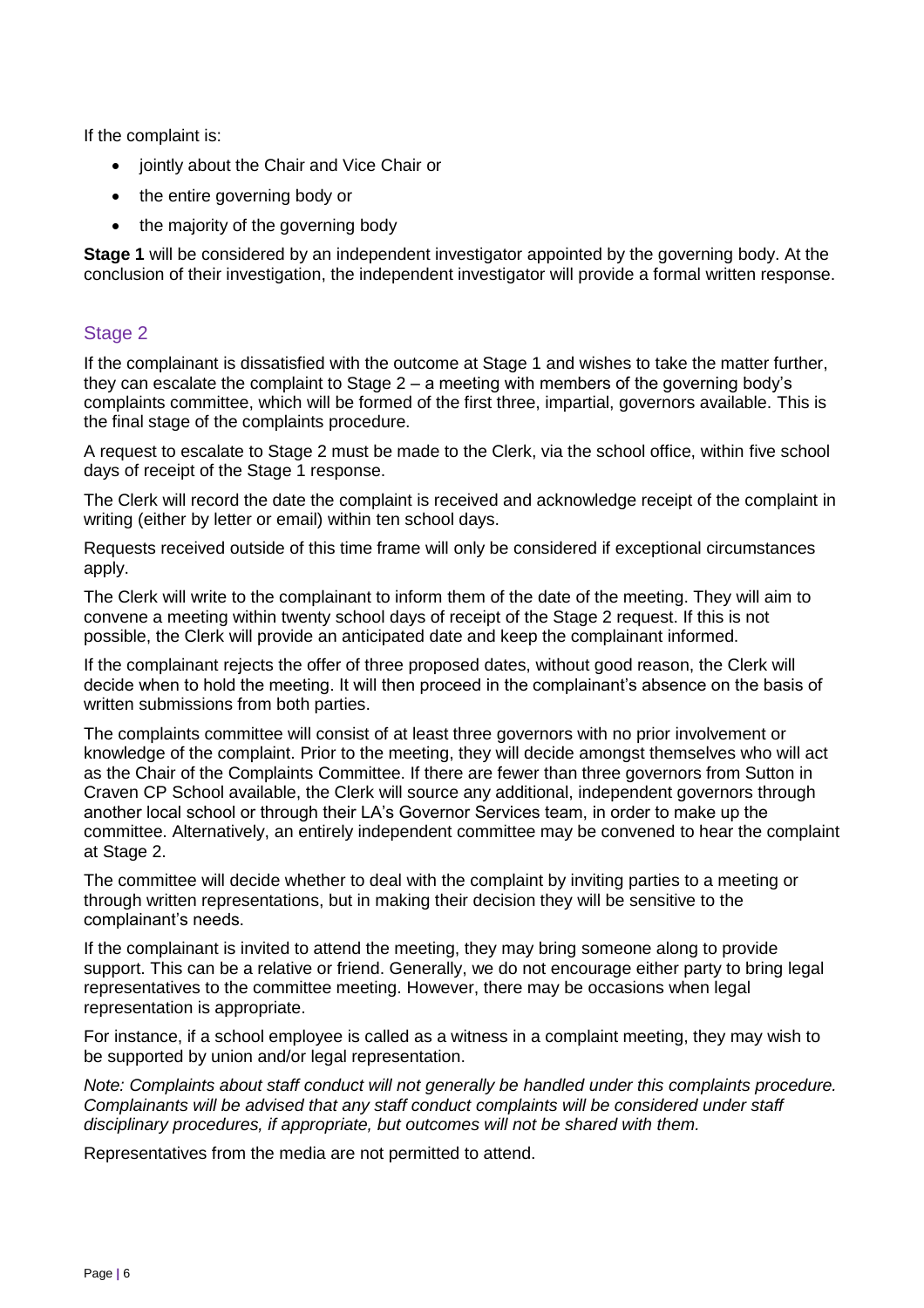At least ten school days before the meeting, the Clerk will:

- confirm and notify the complainant of the date, time and venue of the meeting, ensuring that, if the complainant is invited, the dates are convenient to all parties and that the venue and proceedings are accessible
- request copies of any further written material to be submitted to the committee at least seven school days before the meeting.

Any written material will be circulated to all parties at least five school days before the date of the meeting. The committee will not normally accept, as evidence, recordings of conversations that were obtained covertly and without the informed consent of all parties being recorded.

The committee will also not review any new complaints at this stage or consider evidence unrelated to the initial complaint to be included. New complaints must be dealt with from Stage 1 of the procedure.

The meeting will be held in private. Electronic recordings of meetings or conversations are not normally permitted unless a complainant's own disability or special needs require it. Prior knowledge and consent of all parties attending must be sought before meetings or conversations take place. Consent will be recorded in any minutes taken.

The committee will consider the complaint and all the evidence presented. The committee can:

- uphold the complaint in whole or in part
- dismiss the complaint in whole or in part.

If the complaint is upheld in whole or in part, the committee will:

- decide on the appropriate action to be taken to resolve the complaint
- where appropriate, recommend changes to the school's systems or procedures to prevent similar issues in the future.

The Chair of the Committee will provide the complainant and Sutton in Craven CP School with a full explanation of their decision and the reason(s) for it, in writing, within twenty school days.

The letter to the complainant will include details of how to contact the Department for Education if they are dissatisfied with the way their complaint has been handled by Sutton in Craven CP School

If the complaint is:

- jointly about the Chair and Vice Chair or
- the entire governing body or
- the majority of the governing body

Stage 2 will be heard by a committee of independent governors.

The response will detail any actions taken to investigate the complaint and provide a full explanation of the decision made and the reason(s) for it. Where appropriate, it will include details of actions Sutton in Craven will take to resolve the complaint.

The response will also advise the complainant of how to escalate their complaint should they remain dissatisfied.

#### Next Steps

If the complainant believes the school did not handle their complaint in accordance with the published complaints procedure or they acted unlawfully or unreasonably in the exercise of their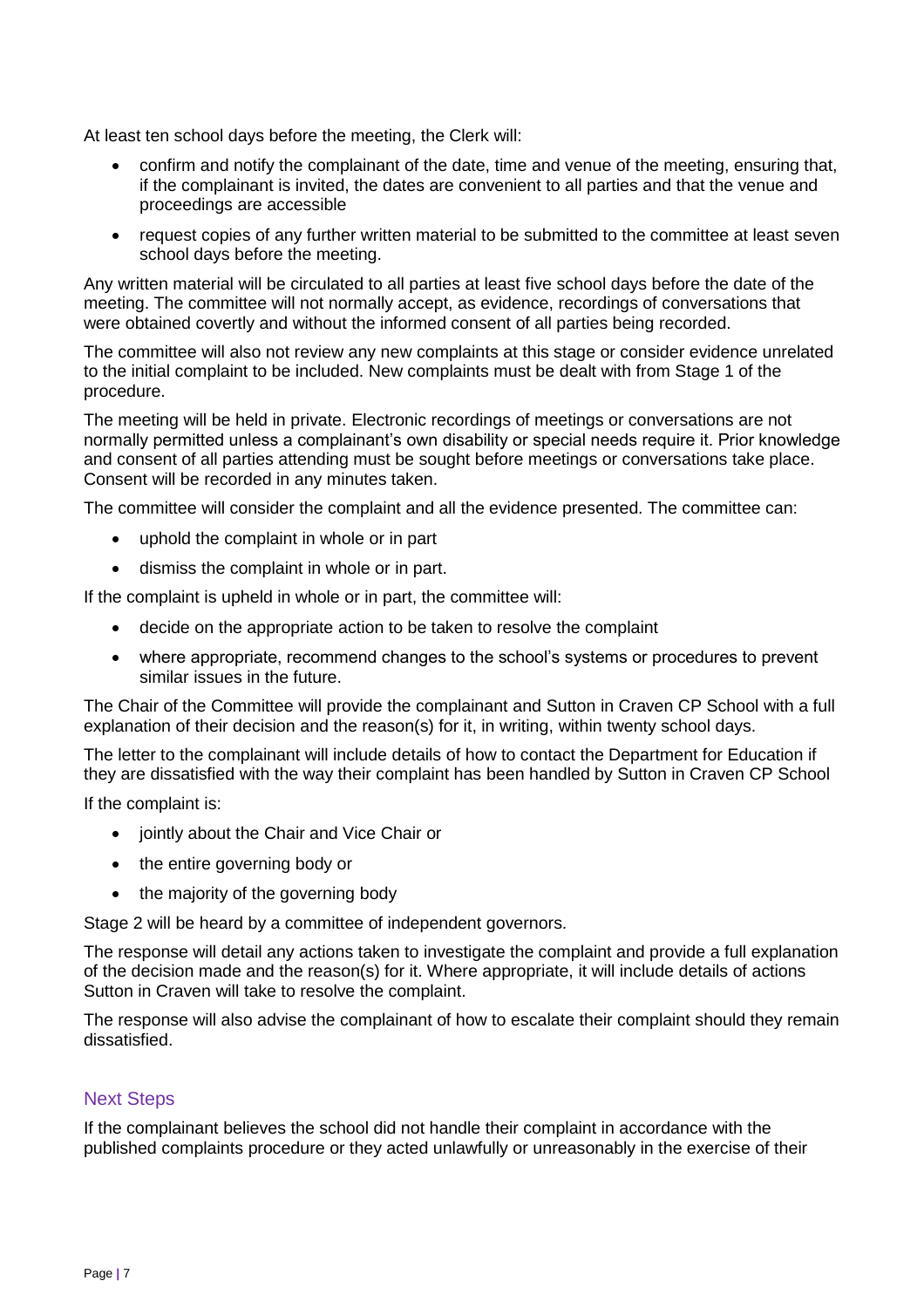duties under education law, they can contact the Department for Education after they have completed Stage 2.

The Department for Education will not normally reinvestigate the substance of complaints or overturn any decisions made by Sutton in Craven CP School. They will consider whether Sutton in Craven CP School has adhered to education legislation and any statutory policies connected with the complaint.

The complainant can refer their complaint to the Department for Education online at: [www.education.gov.uk/contactus,](http://www.education.gov.uk/contactus) by telephone on: 0370 000 2288 or by writing to:

Department for Education Piccadilly Gate Store Street **Manchester** 

M1 2WD.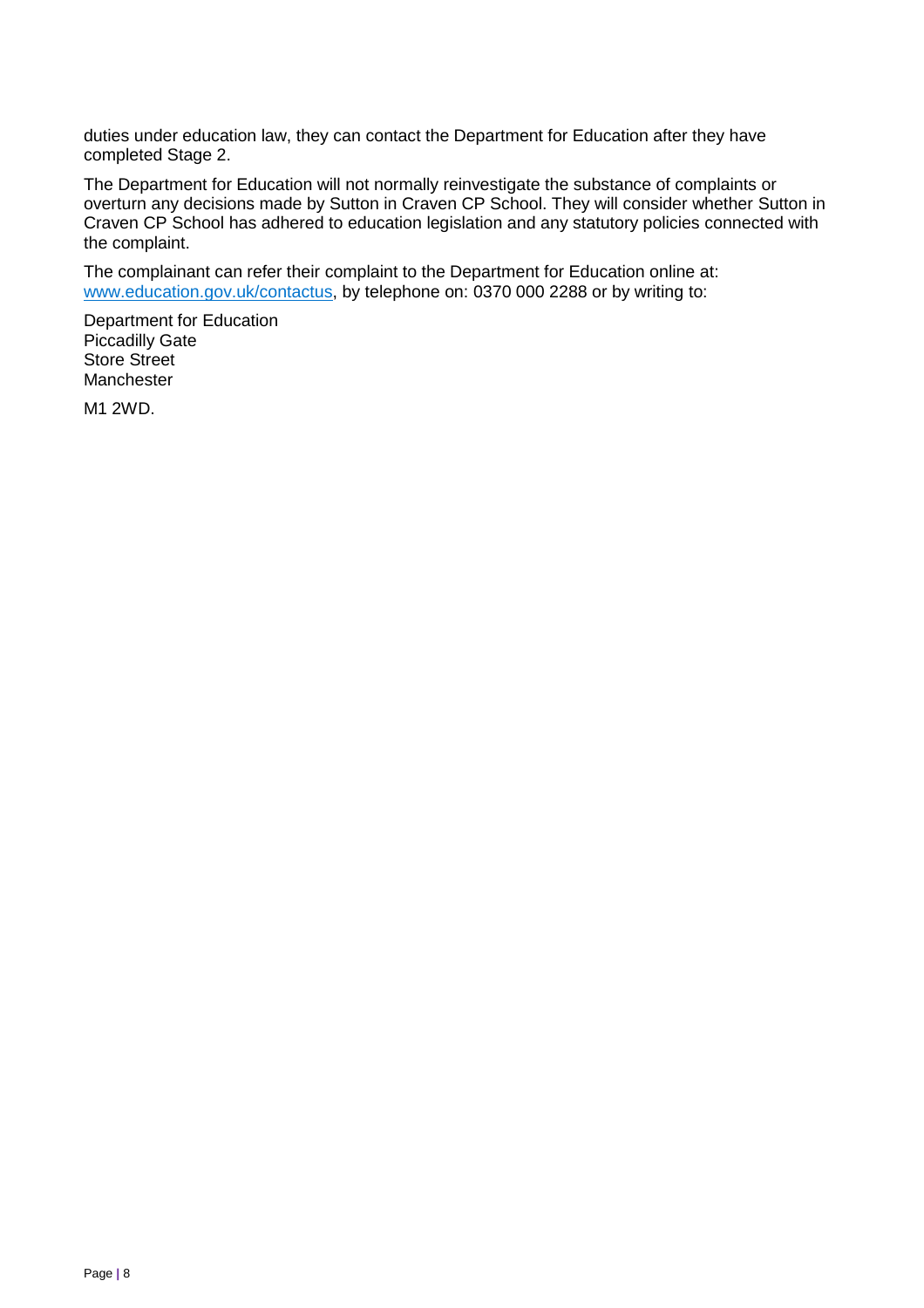# **Sutton in Craven Community Primary School**

### Complaint Form

Please complete and return to Mrs Fiona Beetles (Headteacher) or Mr Matt Sugden/Mr Paul Mason (Co-Chair of Governors) who will acknowledge receipt and explain what action will be taken.

#### **Your name:**

**Pupil's name (if relevant):**

**Your relationship to the pupil (if relevant):**

**Address:** 

**Postcode:**

**Day time telephone number:**

**Evening telephone number:**

**Please give details of your complaint, including whether you have spoken to anybody at the school about it.**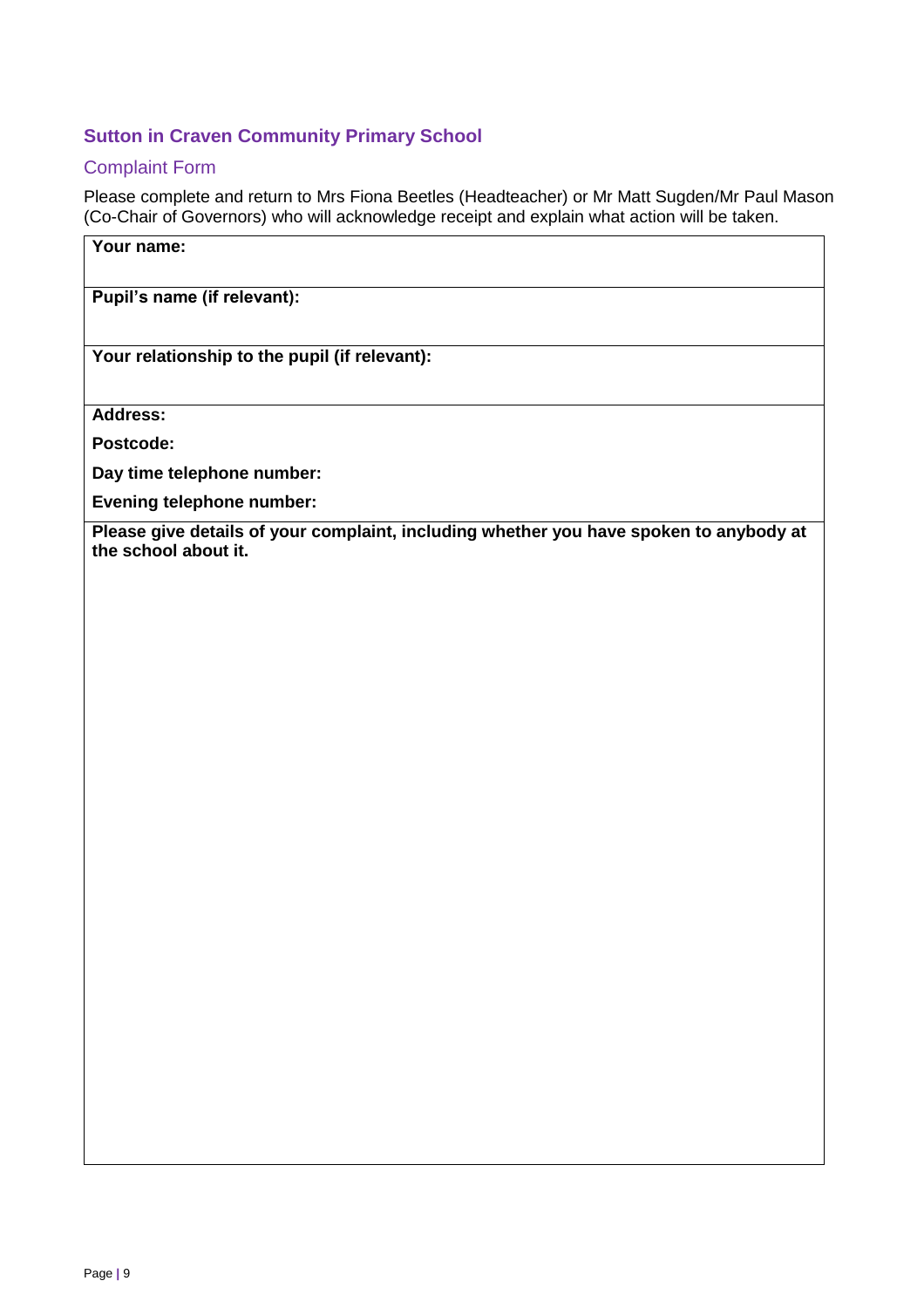| What actions do you feel might resolve the problem at this stage? |  |  |  |
|-------------------------------------------------------------------|--|--|--|
|                                                                   |  |  |  |
|                                                                   |  |  |  |
|                                                                   |  |  |  |
|                                                                   |  |  |  |
|                                                                   |  |  |  |
|                                                                   |  |  |  |
|                                                                   |  |  |  |
|                                                                   |  |  |  |
|                                                                   |  |  |  |
|                                                                   |  |  |  |
|                                                                   |  |  |  |
|                                                                   |  |  |  |
|                                                                   |  |  |  |
| Are you attaching any paperwork? If so, please give details.      |  |  |  |
|                                                                   |  |  |  |
|                                                                   |  |  |  |
|                                                                   |  |  |  |
|                                                                   |  |  |  |
|                                                                   |  |  |  |
|                                                                   |  |  |  |
|                                                                   |  |  |  |
|                                                                   |  |  |  |
|                                                                   |  |  |  |
|                                                                   |  |  |  |
|                                                                   |  |  |  |
| Signature:                                                        |  |  |  |
|                                                                   |  |  |  |
| Date:                                                             |  |  |  |
| <b>Official use</b>                                               |  |  |  |
| Date acknowledgement sent:                                        |  |  |  |
| By who:                                                           |  |  |  |
|                                                                   |  |  |  |
|                                                                   |  |  |  |
| <b>Complaint referred to:</b>                                     |  |  |  |
|                                                                   |  |  |  |
|                                                                   |  |  |  |
| Date:                                                             |  |  |  |
|                                                                   |  |  |  |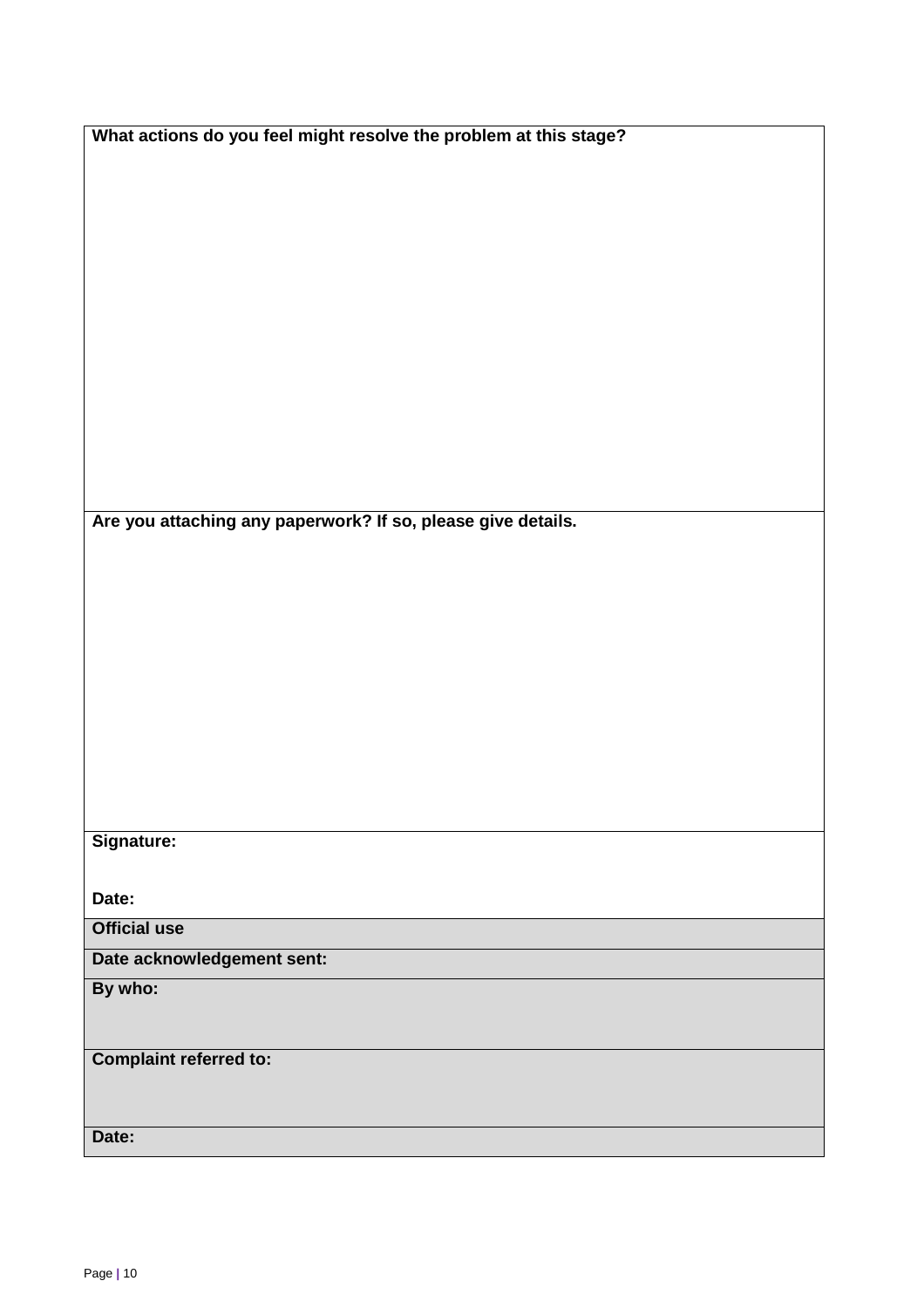# **Roles and Responsibilities**

### **Complainant**

The complainant will receive a more effective response to the complaint if they:

- explain the complaint in full as early as possible
- co-operate with the school in seeking a solution to the complaint
- respond promptly to requests for information or meetings or in agreeing the details of the complaint
- ask for assistance as needed
- treat all those involved in the complaint with respect
- refrain from publicising the details of their complaint on social media and respect confidentiality.

#### **Investigator**

The investigator's role is to establish the facts relevant to the complaint by:

- providing a comprehensive, open, transparent and fair consideration of the complaint through:
	- o sensitive and thorough interviewing of the complainant to establish what has happened and who has been involved
	- o interviewing staff and children/young people and other people relevant to the complaint
	- o consideration of records and other relevant information
	- o analysing information
- liaising with the complainant and the complaints co-ordinator as appropriate to clarify what the complainant feels would put things right.

The investigator should:

- conduct interviews with an open mind and be prepared to persist in the questioning
- keep notes of interviews or arrange for an independent note taker to record minutes of the meeting
- ensure that any papers produced during the investigation are kept securely pending any appeal
- be mindful of the timescales to respond
- prepare a comprehensive report for the Headteacher or complaints committee that sets out the facts, identifies solutions and recommends courses of action to resolve problems.

The Headteacher or complaints committee will then determine whether to uphold or dismiss the complaint and communicate that decision to the complainant, providing the appropriate escalation details.

# **Complaints Co-ordinator**

(this could be the Headteacher / designated complaints governor or other staff member providing administrative support)

The complaints co-ordinator should:

- ensure that the complainant is fully updated at each stage of the procedure
- liaise with staff members, Headteacher, Chair of Governors, Clerk and LAs (if appropriate) to ensure the smooth running of the complaints procedure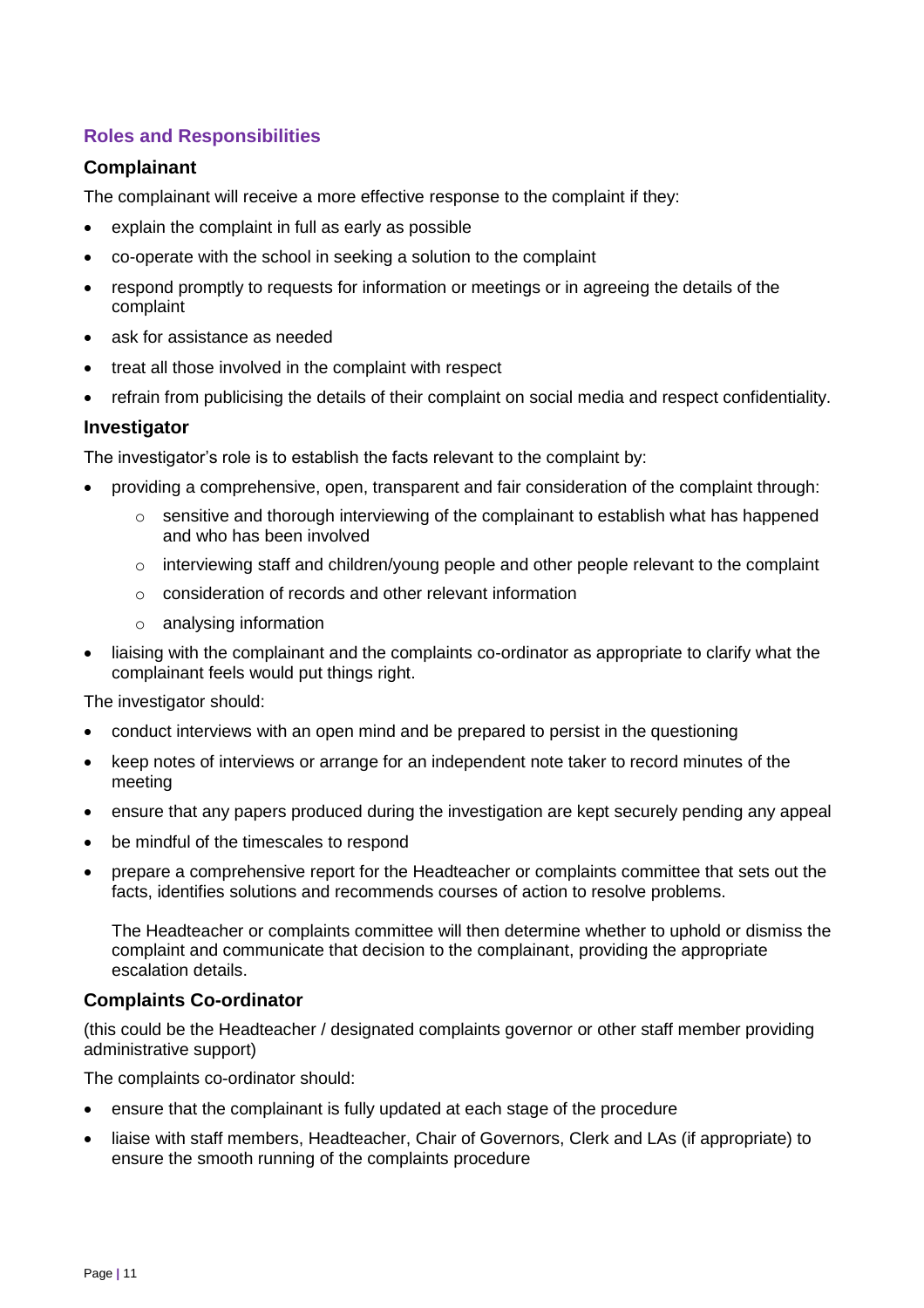- be aware of issues regarding:
	- o sharing third party information
	- o additional support. This may be needed by complainants when making a complaint including interpretation support or where the complainant is a child or young person
- keep records.

Clerk to the Governing Body

The Clerk is the contact point for the complainant and the committee and should:

- ensure that all people involved in the complaint procedure are aware of their legal rights and duties, including any under legislation relating to school complaints, education law, the Equality Act 2010, the Freedom of Information Act 2000, the Data Protection Act (DPA) 2018 and the General Data Protection Regulations (GDPR)
- set the date, time and venue of the meeting, ensuring that the dates are convenient to all parties (if they are invited to attend) and that the venue and proceedings are accessible
- collate any written material relevant to the complaint (for example; stage 1 paperwork, school and complainant submissions) and send it to the parties in advance of the meeting within an agreed timescale
- record the proceedings
- circulate the minutes of the meeting
- notify all parties of the committee's decision.

# **Committee Chair**

The committee's chair, who is nominated in advance of the complaint meeting, should ensure that:

- both parties are asked (via the Clerk) to provide any additional information relating to the complaint by a specified date in advance of the meeting
- the meeting is conducted in an informal manner, is not adversarial, and that, if all parties are invited to attend, everyone is treated with respect and courtesy
- complainants who may not be used to speaking at such a meeting are put at ease. This is particularly important if the complainant is a child/young person
- the remit of the committee is explained to the complainant
- written material is seen by everyone in attendance, provided it does not breach confidentiality or any individual's rights to privacy under the DPA 2018 or GDPR.

If a new issue arises it would be useful to give everyone the opportunity to consider and comment upon it; this may require a short adjournment of the meeting

- both the complainant and the school are given the opportunity to make their case and seek clarity, either through written submissions ahead of the meeting or verbally in the meeting itself
- the issues are addressed
- key findings of fact are made
- the committee is open-minded and acts independently